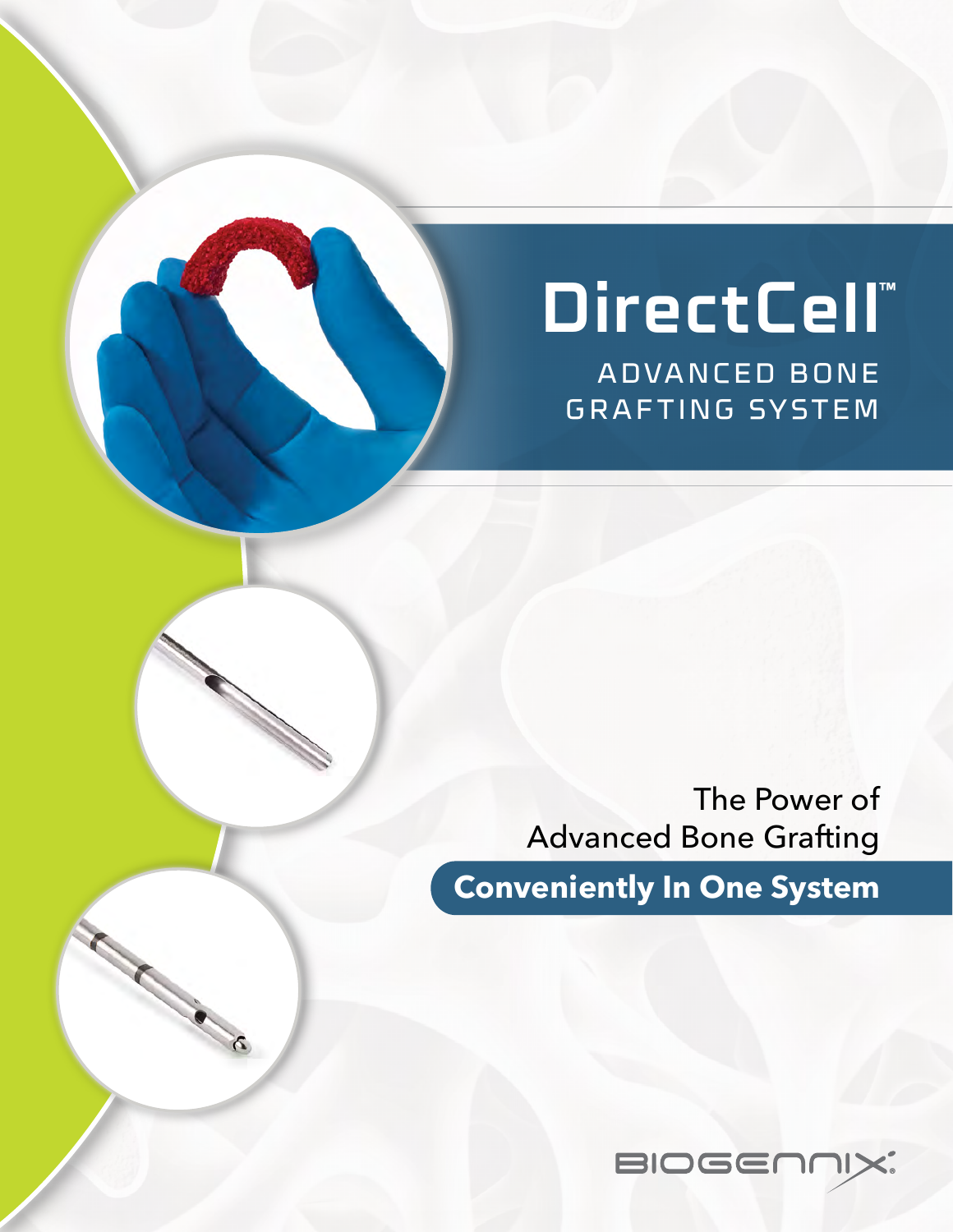The DirectCell system is a convenience kit that combines **advanced bone graft technology** with an **innovative tissue harvesting system**. Improve clinical outcomes by combining the **osteogenic power** within your patients' own stem cells with a next-generation bone graft that **actively promotes cellular healing.**  The DirectCell system streamlines your procedures by saving OR time and optimizing workflow, all while providing an ideal combination of graft materials to improve patient outcomes.

**Figure 1.** TrelCor granules contain a nanocrystalline HCA surface that is actively involved in the cellular healing process and a biomimetic pore architecture that promotes bone formation throughout the entire graft.<sup>1-4</sup>

# **STEM CELL ASPIRATE (SCA)**<sup>b</sup>

*Some cases may not require all components of the DirectCell System*

- Next-generation bone graft products containing TrelCor granules that are actively involved in the bone formation process<sup>1-4</sup>
- Best-in-class handling allows for easy intra-operative placement
- Designed to be blended with autograft<sup>a</sup>

*clinically relevant measure of regenerative potential.*<sup>1</sup>

- Data shows that the nanostructure and composition of bone graft materials can positively impact the healing process, and improve bone regeneration.1-4
- Research has demonstrated the enhanced survival of a bone graft and shorter time to a bony union when its primary blood supply is preserved.<sup>5-7</sup>
- Multiple clinical studies have shown that multi-level SCA harvesting systems consistently achieved the highest stem cell counts (CFU-f) versus alternative methods.<sup>8-11</sup>
- One of the highest live stem cell counts (CFU-f\*) compared to standard BMA (bone marrow aspirate) harvesting methods<sup>8-11</sup>
- No need to centrifuge
- Patented tip design maximizes collection of stem cells, while minimizing dilution with peripheral blood

## **ADVANCED BONE GRAFT**

- Percutaneously harvests cancellous bone cores rich with bone marrow stem cells
- Microvasculature is preserved, leading to faster healing<sup>5-7</sup>
- Easily combines with bone graft products

## **AUTOGRAFT HARVESTING**

**Figure 4.** Traditional BMA harvesting needles are prone to blood dilution due to primary flow from the needle tip.



Each component of the DirectCell system is backed by scientific evidence.



**Figure 3.** Harvested autograft dowels may be blended with bone graft product.<sup>a</sup>

**Figure 5.** The DirectCell system contains a multi-level SCA harvesting system that blocks the distal tip, only pulls from lateral holes, and is easily repositioned.



**Figure 6.** Harvested SCA is used to hydrate bone graft strips.<sup>a-c</sup>

Refer to product literature for more information.



## **Cellular Healing With the DirectCell System**



**Figure 2.** Autologous, vascularized living tissue with osteoconductive, osteoinductive, and osteogenic

properties.

Traditional BMA is primarily composed of peripheral blood with low stem cell counts.11 By optimizing the harvesting system design, peripheral blood dilution can be minimized, creating a marrow aspirate system capable of achieving significantly higher stem cell counts (stem cell aspirate, *SCA*).





The DirectCell system allows the surgeon to efficiently combine an advanced bone graft material that actively promotes cellular healing with highly active stem cell tissue to create an optimal bone graft.

# **Scientific Data Supporting DirectCell Technologies**

25X Magnification





*Always refer to product Instructions for Use for bone graft materials to verify compatibility with BMA and autograft.*

BIOGENNIX.